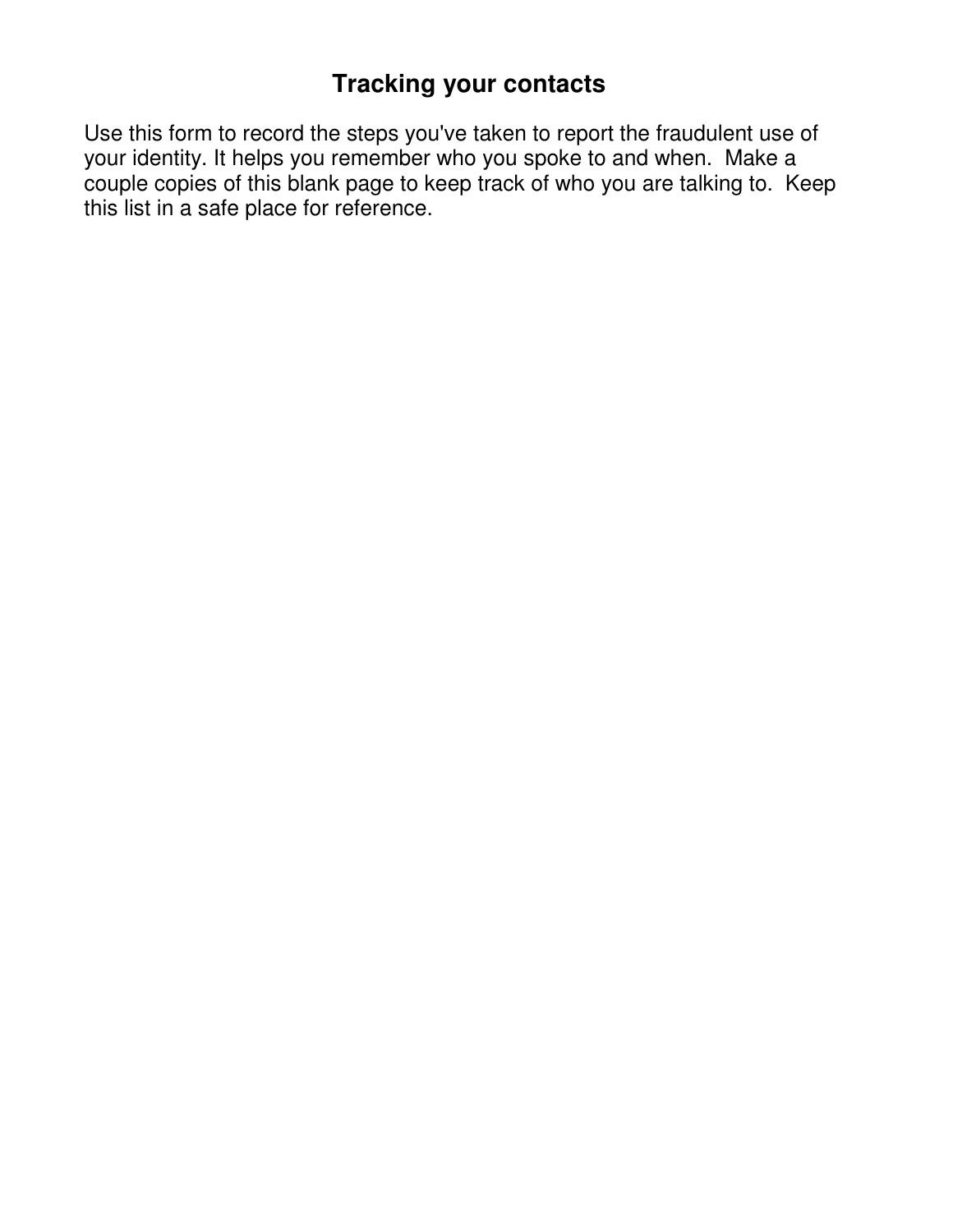### **Credit Bureaus - Report Fraud**

Request a "fraud alert" be placed in your file, and a victim's statement asking that creditors call you before opening any new accounts or changing your existing accounts. Ask for a free copy (if inaccurate due to fraud.) Ask that inquiries related to the fraud be removed. Order reports again in 2-3 months to check for new activity.

| <b>Bureau</b>      | <b>Phone Number</b> | Date Contacted   Contact Person | <b>Comments</b> |
|--------------------|---------------------|---------------------------------|-----------------|
| Equifax            | 1-800-525-6285      |                                 |                 |
| Experian           | 1-888-397-3742      |                                 |                 |
| <b>Trans Union</b> | 1-800-680-7289      |                                 |                 |

#### **Banks, Credit Card Issuers and Other Creditors**

Contact each creditor promptly, then follow-up with a letter to protect your legal rights. Check for fraudulent charges and or changes-of-address. Close the accounts that have been compromised and open new ones, being sure to use different, non-obvious, Personal Identification Numbers (PINs) and passwords.

| <b>Creditor</b> | <b>Address and</b><br><b>Phone</b> | <b>Date Contacted</b> | <b>Contact</b><br><b>Person</b> | <b>Date sent</b><br>Form "A" | <b>Comments</b> |
|-----------------|------------------------------------|-----------------------|---------------------------------|------------------------------|-----------------|
|                 |                                    |                       |                                 |                              |                 |
|                 |                                    |                       |                                 |                              |                 |
|                 |                                    |                       |                                 |                              |                 |
|                 |                                    |                       |                                 |                              |                 |
|                 |                                    |                       |                                 |                              |                 |
|                 |                                    |                       |                                 |                              |                 |
|                 |                                    |                       |                                 |                              |                 |
|                 |                                    |                       |                                 |                              |                 |
|                 |                                    |                       |                                 |                              |                 |

#### **Law Enforcement Authorities - Report Identity Theft**

File a police report and get a copy of it to use as proof of the crime when dealing with